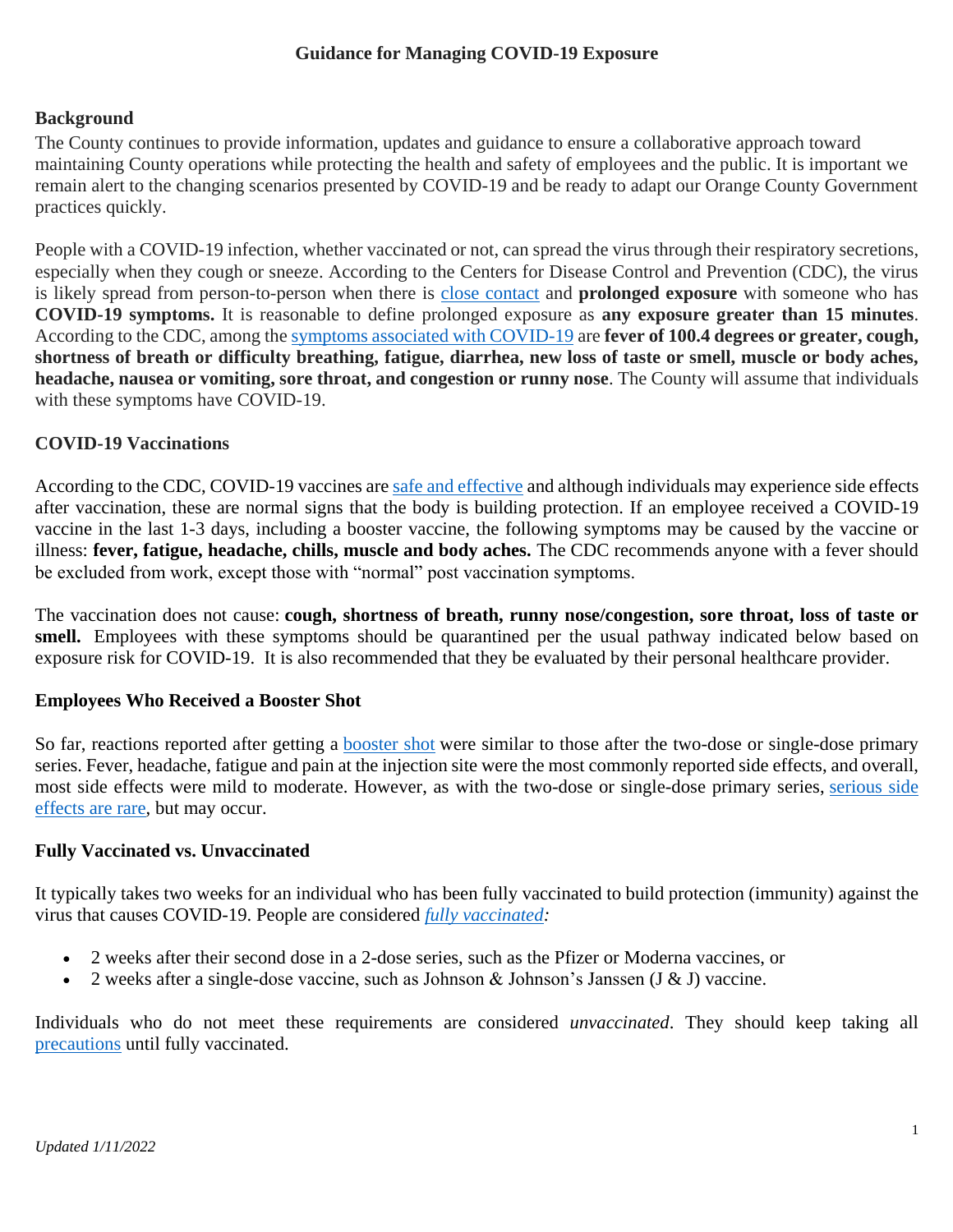For more information visit the [CDC's Vaccines for COVID-19 webpage.](https://www.cdc.gov/coronavirus/2019-ncov/vaccines/) Employees who are fully vaccinated should continue to exercise the following safety measures while at work:

- Adhere to the County's workplace safety policy and current CDC guidelines
- Take precautions in public like wearing a well-fitted mask, which covers the nose and mouth, and physical distancing
- Get tested if experiencing [COVID-19 symptoms](https://www.cdc.gov/coronavirus/2019-ncov/symptoms-testing/symptoms.html) and notify your supervisor

### **COVID-19 Exposure Risk**

In our work environments, the risk of exposure to the virus may vary depending on the employee's requirement to perform tasks within close contact of individuals known to be, or suspected of being, infected with COVID-19. For purposes of identifying employees who may be at potential risk, job tasks may be broken into the following categories:

#### **High Exposure Risk**

Staff performing tasks at this level are at the **highest risk of prolonged exposure** with individuals who are known or suspected COVID-19 patients. Examples include healthcare service delivery staff; first responders and medical transport staff; law enforcement, and staff providing care and custody of inmates.

#### **Medium Exposure Risk**

Staff performing tasks that put them in **close and frequent contact** with each other and the general public. Many County positions fall into this category and are at **moderate risk of exposure** with individuals known to be, or suspected of being, infected with COVID-19.

#### **Lower Exposure Risk**

Staff performing tasks with minimal and **infrequent direct contact** with each other or the public. Many County positions fall into this category and are at **least risk of exposure** with individuals known to be, or suspected of being, infected with COVID-19.

**Note**: It is important every possible precaution be taken to minimize everyone's risk of exposure to COVID-19. Currently, employees at all the above risk levels continue to work and deliver essential County services. You are encouraged to further minimize potential risk by **re-evaluating your staff's work and re-assigning as many employees as possible to work from home**.

#### **[COVID-19 Exposure Questionnaire](http://orangecountyfl.net/Portals/0/Library/Emergency-Safety/docs/coronavirus/COVID-19%20Exposure%20Questionnaire%20Final.pdf)**

When notified by your employees of a potential exposure, please have them complete the **[COVID-19 Exposure](http://orangecountyfl.net/Portals/0/Library/Emergency-Safety/docs/coronavirus/COVID-19%20Exposure%20Questionnaire%20Final.pdf)  [Questionnaire](http://orangecountyfl.net/Portals/0/Library/Emergency-Safety/docs/coronavirus/COVID-19%20Exposure%20Questionnaire%20Final.pdf)**. The questionnaire is intended to assist you in determining when employees may work from home, continue to work at their usual location with protective gear (and monitor conditions), or when self-quarantine or selfisolation at home is required.

Consistent with [CDC contact tracing guidelines,](https://www.cdc.gov/coronavirus/2019-ncov/php/contact-tracing/contact-tracing-plan/contact-tracing.html) the County may need to gather as much information as possible from the impacted employee to help identify everyone with whom they may have had close contact (for at least 15 minutes) during the time when they may have been infectious. Then work to notify other staff members (contacts) identified by the positive employee as soon as possible about their potential exposure to "a positive case" in the workplace, and request they self-quarantine, as applicable, in accordance with the exposure guidance below.

#### **COVID-19 Positive/Exposure Status**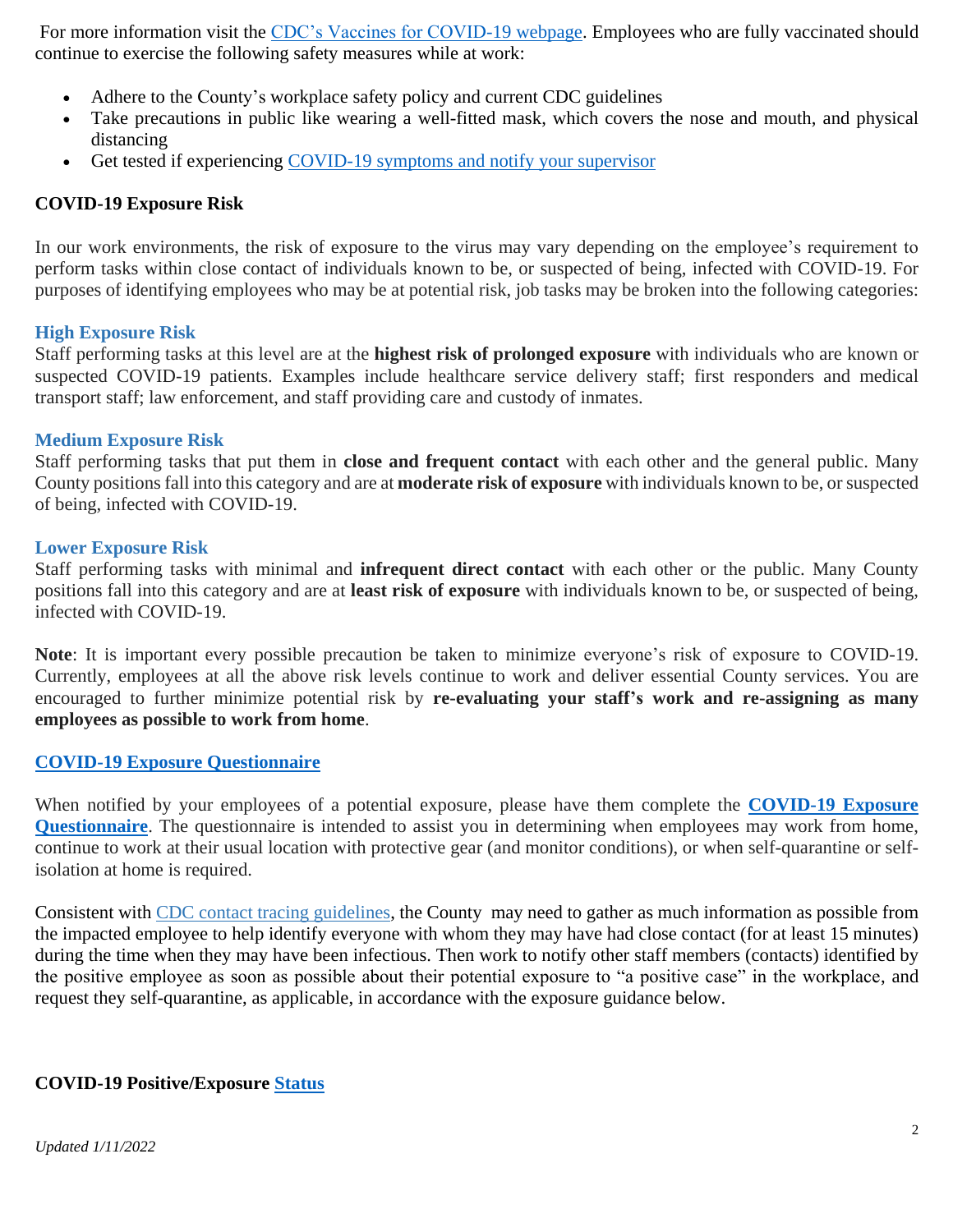The below guidance applies to all risk level employees (Low, Medium and High)

# **Positive COVID-19 Result** *(whether vaccinated or not)*

- **Quarantine/Isolation Status:** Employees with a positive COVID-19 test must isolate (vaccinated or unvaccinated) for 5 calendar days and if asymptomatic or symptoms are resolving (without fever for 24 hours), followed by 5 additional calendar days of wearing a face covering when around others to minimize the risk of infecting people they encounter. A face covering is required at all times while in the workplace.
- **Returning to work (onsite) Status:** Employees may return to onsite work when released by their healthcare provider *or* after 5 calendar days from the onset of symptoms (or if no symptoms, from date of positive test), and if asymptomatic or symptoms are resolving (without fever for 24 hours).
- **Work from home/Leave Status:** Employees may be authorized by management to work from home. Employees who are unable to "effectively" work from home, may utilize their applicable leave balances (term, sick, personal, vacation, etc.).

## **COVID-19 Exposure Only** *(close contact with someone who is positive)***:**

# ❖ **Category I**

## **If employee:**

• Received his/her booster

## **OR**

Completed the primary series of Pfizer or Moderna vaccine within the last 6 months **OR**

Completed the primary series of  $J \& J$  vaccine within the last 2 months

- **Quarantine/Isolation Status:** Employees in this category do not have to quarantine, as long as they do not have any symptoms. Employees must wear an approved face covering when around others for 10 days. Additionally, employees should test on calendar day 5 after exposure, if possible. If symptoms later develop, employee should stay home.
- **Returning to work (onsite) Status:** Work onsite as normal as long as no symptoms exist.

# ❖ **Category II**

## **If employee:**

Completed the primary series of Pfizer or Moderna vaccine over 6 months ago and are not boosted **OR**

Completed the primary series of  $J \& J$  over 2 months ago and are not boosted

## **OR**

Is unvaccinated

• **Quarantine/Isolation Status:** Employees in this category must quarantine at home for 5 calendar days from the date of exposure followed by 5 additional calendar days of wearing a face covering when around